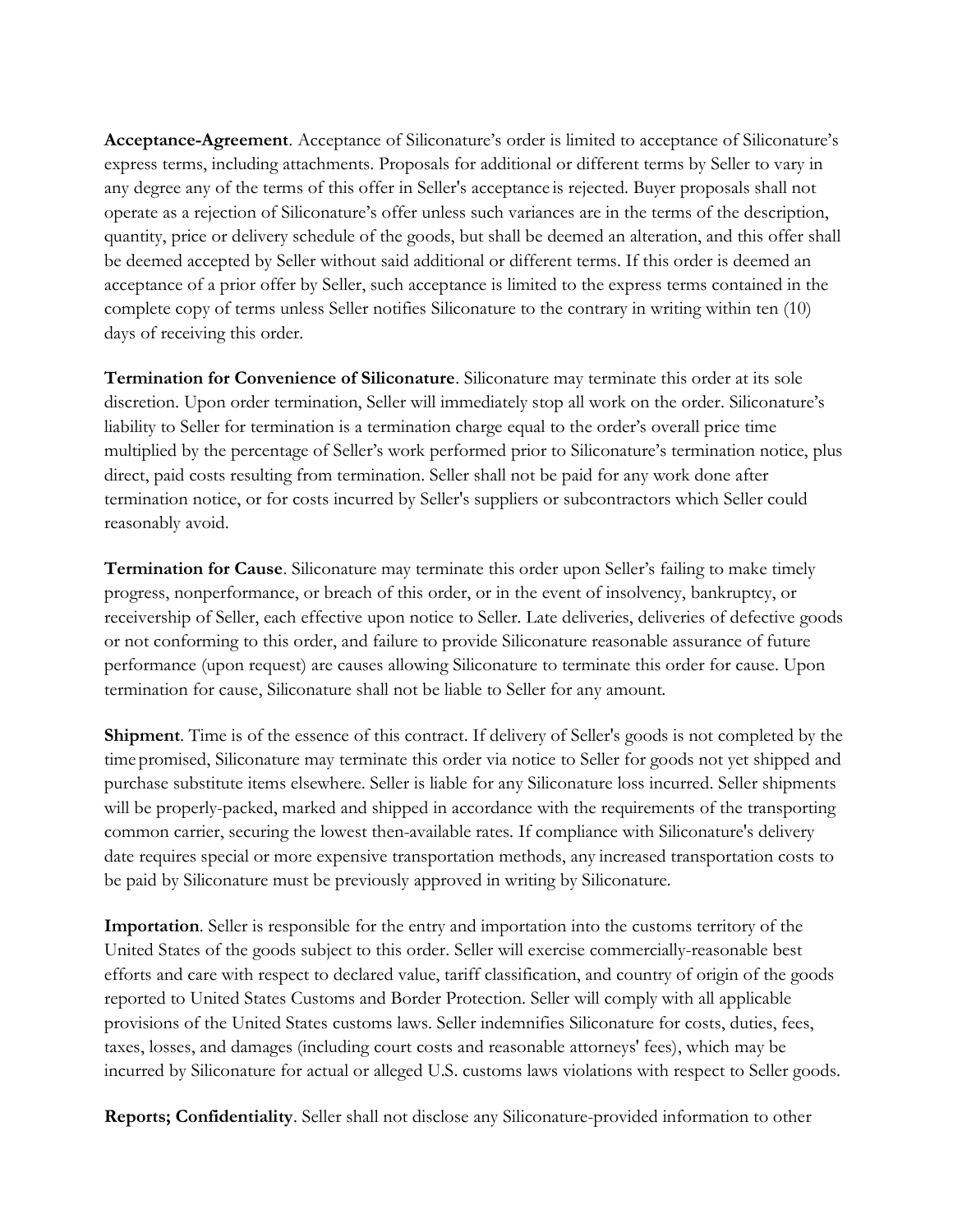parties or use such information for any purpose other than performing Siliconature's order, without Siliconature's prior written consent. Siliconature formulas, specifications, terms, or other documents or information delivered by Siliconature in connection with this order shall be immediately returned to Siliconature upon request. Seller shall not, except in performance of Siliconature's order, disclose to third parties (or use except for Siliconature's benefit) information concerning Siliconature's business Seller obtains via performance. Seller's confidentiality obligation survives termination of this order. Seller's confidentiality obligations do not apply to information in the public domain through no fault of Seller.

Warranty. Seller warrants that goods or services furnished under this order are (1) new, (2) conform to Siliconature's specifications and appropriate manufacturing standards, and (3) free from defects in material or workmanship. Seller warrants that such goods or services conform to statements made on containers or labels or advertisements for such goods, or services, and that any goods will be properly contained, packaged, marked and labeled. Seller warrants that goods or services furnished will be merchantable, safe, and appropriate for purposes goods or services of that kind are normally used. If Seller knows or has reason to know the particular purpose for which Siliconature intends to use the goods or services, Seller warrants that such goods or services will be fit for such particular purpose.

Seller warrants the goods and services (and Siliconature's stated intended use of the goods and services, when known) will not violate any intellectual property rights of any third party, or constitute misappropriation or wrongful use of trade secrets or confidential information. Seller warrants that goods or services furnished conform to samples. Seller warrants that the goods will be free of encumbrances. Seller will provide accurate certificates of origin for its goods, including pursuant to NAFTA, on a timely basis. Seller shall not change the country of origin of goods, or any raw material or component of the goods, without Siliconature's prior written approval.

Seller warrants every article, chemical substance or mixtures sold or otherwise transferred to Siliconature complies with the standards, rules, orders, and regulations promulgated or prescribed pursuant to the Occupational Safety and Health Act of 1970, as amended, and the Toxic Substances Control Act as applicable.

Inspection, test, acceptance, review and approval of Seller's materials or designs, or use of the goods or services furnished shall not affect Seller's obligation under this warranty. Seller's warranties survive inspection, test, acceptance and use. Seller's warranties shall run to Siliconature, its successors, assigns and customers, and users of products sold by Siliconature. Seller agrees to replace or correct defects of any goods or services not conforming to the foregoing warranty promptly, without expense to Siliconature, when notified of such nonconformity by Siliconature. In the event of Seller's failure to correct defects in or replace nonconforming goods or services promptly, Siliconature, after reasonable notice to Seller, may make such corrections or replace such goods and services and charge Seller for the cost incurred in doing so or engage a third party to provide substitute goods or services and charge Seller for the costs of obtaining the substitute goods or services from the third party. The warranties listed above are addition to any Seller warranties expressly or imposed by law.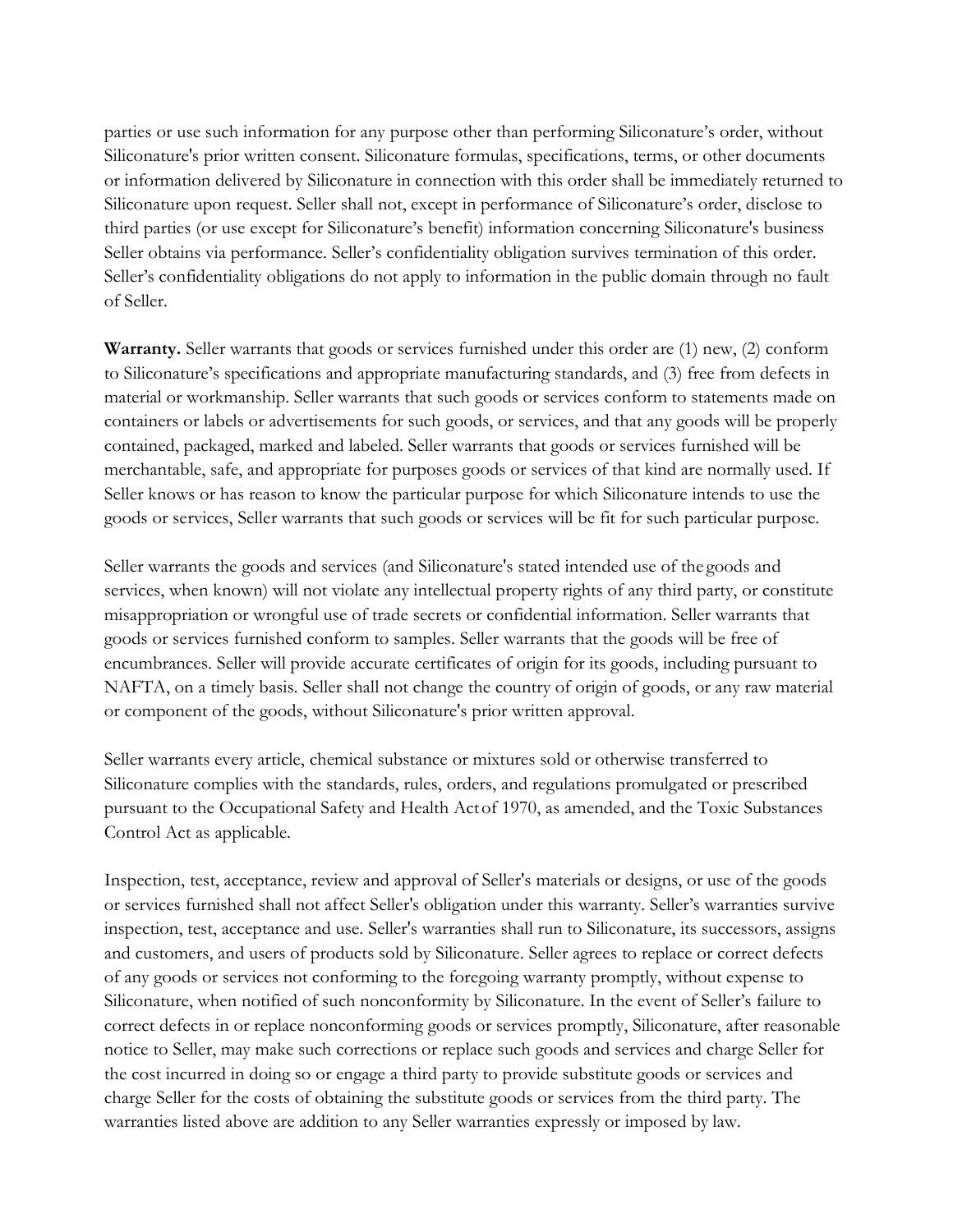Force Majeure. Siliconature shall have the option of canceling all or any part of the undelivered goods and/or services covered by this order, or Siliconature may delay delivery or acceptance occasioned by causes beyond its control without liability in respect of the goods and/or services so cancelled. Seller shall hold such goods at the direction of the Siliconature, and shall deliver them when the cause affecting the delay has been removed.

Siliconature shall be responsible only for Seller's direct additional costs in holding the goods or delaying performance of this order at Siliconature's request. Neither party shall be responsible or liable to the other party for failure or delay in performance of its obligations under this Agreement, because of circumstances beyond its reasonable control, including, but not limited to, acts of God, flood, fire, accident, embargoes, sabotage (including, but not limited to computer viruses), governmental action, or the effect of any laws, ordinances or regulations which restrict or prohibit the transactions contemplated by this Agreement. If Seller is unable to substantially perform for any of the reasons described in this Article, it shall notify Siliconature promptly, in writing, of such inability to perform and shall use commercially-reasonable best efforts to remove or correct the cause of its inability to perform and shall resume performance hereunder as soon as practicable whenever such cause is removed or corrected. If Seller's ability to supply Siliconature's purchase requirements under this Agreement is caused by a force majeure condition (as set forth in this Article), Seller agrees that it will not allocate its supply of goods amongst its customers unless and until Siliconature's purchase requirements are met under this Agreement.

Intellectual Property. In addition to other remedies available by law and under this order, should the goods delivered by Seller become, or in Siliconature's commercially-reasonable opinion be likely to become, subject to claims of infringement of any patent, trademark, copyright, or other intellectual property right, then Seller shall, at Siliconature's option: (1) procure for Siliconature the right to use the goods free of any liability for infringement, (2) replace such goods with non-infringing substitutes or modify such goods to be non-infringing, or (3) refund Siliconature's purchase price and accept the return of such goods.

Indemnification. Seller shall defend, indemnify and hold harmless Siliconature, its affiliates, agents, successors, assigns, customers and other vendors, and their respective present and future directors, officers, employees (collectively, "Indemnified Parties") against all claims, demands, liabilities, losses, costs, fees, expenses, damages, penalties and injuries of any kind or nature (including court costs and reasonable attorneys' fees) (collectively, "Damages") arising out of or resulting in any way from any breach of Seller's warranties, from any act or omission of Seller, its agents, employees or subcontractors and from all damages suffered as a result of the failure of Seller's goods or services to comply with all state, federal and local laws, rules and regulations. This indemnification is in addition to Seller's warranty obligations.

Changes. Siliconature shall have the right at any time to make changes in drawings, designs, specifications, materials, packaging, time and place of delivery and method of transportation. If any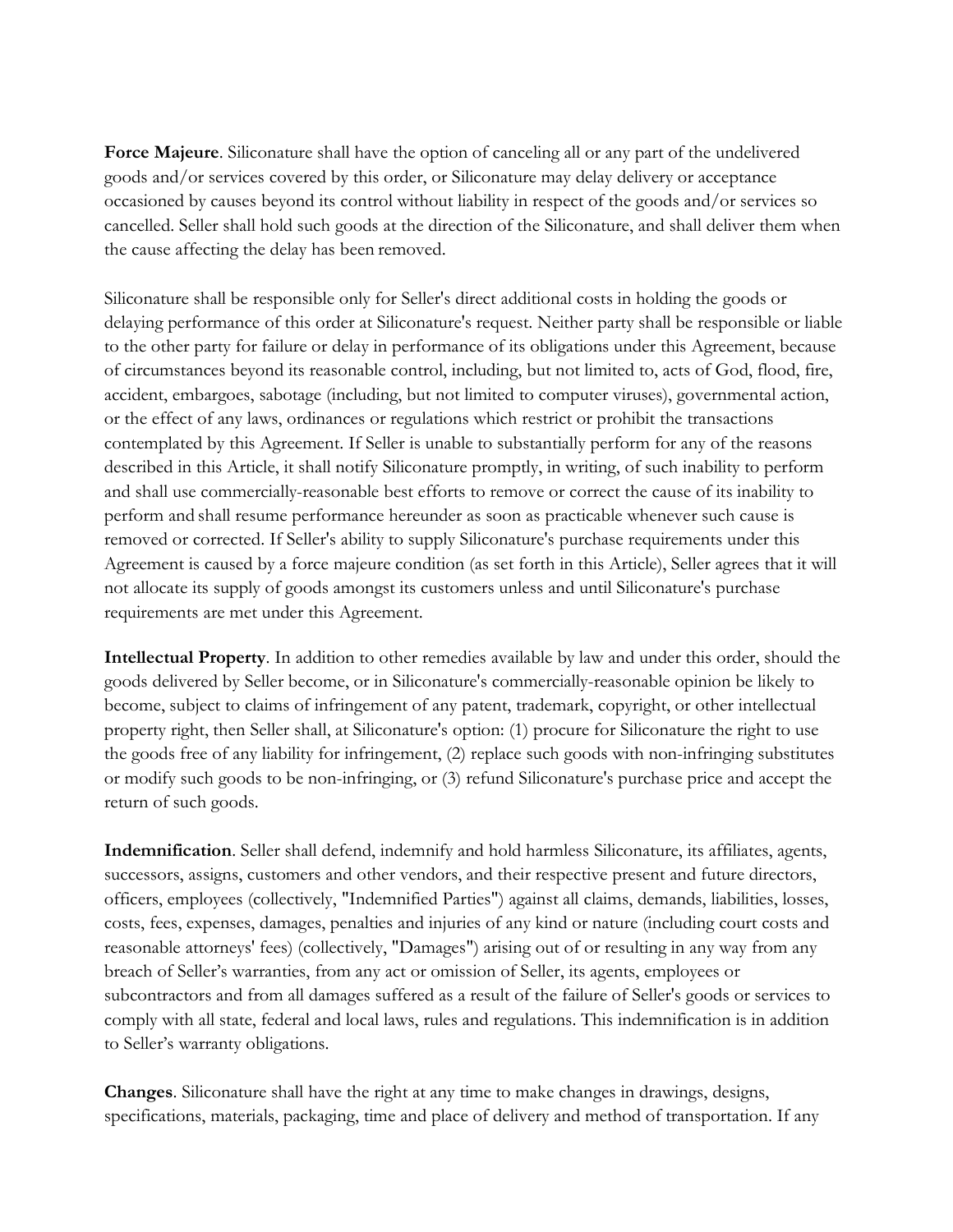such changes cause an increase or decrease in the cost, or the time required for performance, an equitable adjustment shall be made and this order shall be modified in writing accordingly. Seller agrees to accept any such changes subject to this section.

Inspection/Testing. Payment for goods delivered shall not constitute Siliconature's acceptance. Siliconature may inspect such goods and reject any or all of said goods which are, in Siliconature's judgment, defective or nonconforming. Goods rejected and goods supplied in excess of quantities called for in this order may be returned to Seller at its expense and, in addition to Siliconature's other rights, Siliconature may charge Seller all expenses of unpacking, examining, repacking and reshipping such goods. If Siliconature receives goods whose defects or nonconformity is not apparent on examination, Siliconature reserves the right to require replacement, as well as payment of damages. Nothing contained in this order shall relieve in any way Seller from the obligation of testing, inspection and quality control.

Entire Agreement, Ambiguity, Waiver. This order, together with all exhibits and schedules hereto, constitutes the entire agreement among the parties pertaining to the subject matter hereof and supersedes all prior agreements, understandings, negotiations and discussions, whether oral or written, of the parties. No supplement, modification or waiver of this order shall be binding unless executed in writing by the party to be bound thereby. No waiver of any of the provisions of this order shall be deemed or shall constitute a waiver of any other provision (whether or not similar), nor shall such waiver constitute a continuing waiver unless otherwise expressly provided. In the event of any conflict or ambiguity, the terms of this order shall supersede any exhibit, addendum or other agreement.

Assignments and Subcontracting. No part of this order may be assigned or subcontracted without Siliconature's prior written approval.

Setoff. Siliconature monetary claims shall be subject to deduction or setoff by Siliconature by reason of any counterclaim arising out of this or any other transaction with Seller.

Invalidity. If a provision contained in this order or in another instrument referred to herein is held invalid, illegal or unenforceable in any respect, such invalidity, illegality or unenforceability shall not change any other provision of this order or any other such instrument.

Limitation on Siliconature's Liability. In no event shall Siliconature be liable for anticipated profits or for incidental, exemplary, special, or consequential damages. Siliconature's liability on any claim of any kind for any loss or damage arising out of or in connection with or resulting from this order or from the performance or breach hereof shall in no case exceed the price allocable to the goods or services or unit thereof giving rise to the claim. Siliconature shall not be liable for any penalties.

Waiver of Jury Trial / Arbitration. Seller waives trial by jury rights in proceedings regarding this order or any related agreement or under any amendment, instrument, document or agreement delivered or which may in the future be delivered in connection with this agreement, and agrees that any such action or proceeding will be tried before a court. The parties agree to have any claim,